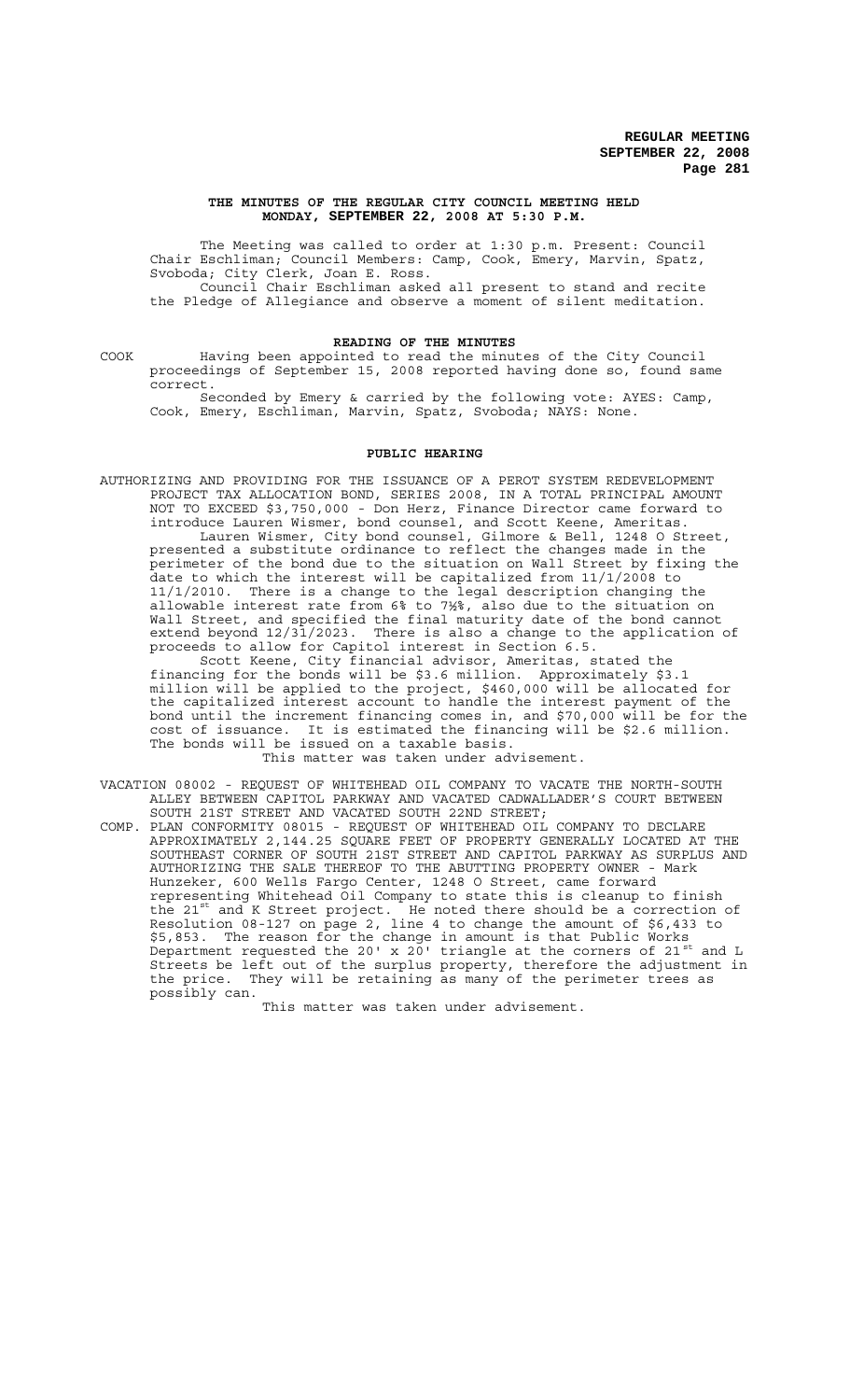- APPROVING AN ADDENDUM TO INTERLOCAL AGREEMENT BETWEEN THE CITY AND SOUTHEAST COMMUNITY COLLEGE, RELATING TO BURN TOWER RENOVATION AND FIRE SUPPRESSION TRAINING, TO EXPAND THE USE OF MAINTENANCE FUNDS AND TO CHANGE THE DATE OF PAYMENT - Niles Ford, Fire Chief, came forward to state the addendum is for Southeast Community College to use the funds to update the burn tower used for training purposes. This matter was taken under advisement.
- APPROVING AND ADOPTING A PROPOSED AMENDMENT TO THE NORTH 56TH STREET AND ARBOR ROAD REDEVELOPMENT PLAN TO ADD THE "NCS EQUIPMENT RENTAL PROJECT" FOR THE DEVELOPMENT OF A 23,147 SQUARE FOOT BUILDING ON PROPERTY GENERALLY DESCRIBED AS LOT 1, NORTHBANK JUNCTION 2ND ADDITION AND GENERALLY LOCATED AT THE NORTHWEST CORNER OF NORTH 56TH STREET AND ALVO ROAD David Landis, Director of Urban Development, stated this business started in Bertrand, Nebraska and has businesses in six other cities in Nebraska. It employs 200 people with 19 employees in Lincoln and are planning to add another 20. They need to meet 50% of sales outside Lancaster County and 105% of entry level jobs for these 20 jobs to be created to qualify for TIF funding which they do. NCS Equipment stated "But For" the use of TIF they would not have contemplated this location for their expansion. \$50,000 of TIF revenue will be spent for site grading, storm drains, paving of N. 54<sup>th</sup> St., sidewalks along 54<sup>th</sup> & 56<sup>th</sup> Streets, public water, utilities, street lights, etc. It was stated there will probably be more in the way of public needs than TIF will be able to be used for. When it comes time to draw up an agreement with NCS it would state that if jobs are not created NCS would reimburse a consistent amount of TIF that "undershot" the mark to do this. This matter was taken under advisement.
- APPROVING A SECOND AMENDMENT TO DECLARATION OF PROTECTIVE COVENANTS, CONDITIONS AND RESTRICTIONS PURSUANT TO THE CONSERVATION AND PRESERVATION EASEMENT ACT BETWEEN THE CITY AND FIRETHORN GOLF COMPANY TO REVISE THE LEGAL DESCRIPTION TO PARTIALLY RELEASE A PORTION OF THE REAL PROPERTY FROM THE COVENANTS - Mark Wible, Manager of Firethorn Golf Course, 9301 Firethorn Lane, came forward to request the release of .2 of an acre to be released from conservation easement. This is a request of the builder which would give better views of the 18 $^{\rm th}$  green and fairway areas and also a view of the lake. This allows unit size to be consistent with what is in place there today. This was requested so eight additional townhome units could be developed on the property. The sewer connection with the City has been a smooth transition and October  $1^{\text{st}}$  is the date for public bid for a 16" extension of watermain. The owners of the property in the Thorns and the Fairways will be brought on City water systems first then will move north next spring. This matter was taken under advisement.
- COMP. PLAN AMENDMENT 08015 AMEND THE "COMMUNITY FACILITIES" CHAPTER OF THE 2030 LINCOLN-LANCASTER COUNTY COMPREHENSIVE PLAN TO REFLECT THE INTENT OF LANCASTER COUNTY TO CONSTRUCT A NEW ADULT CORRECTIONS FACILITY - Mike DeKalb, City-County Planning Dept., came to request language be added relative to a new adult corrections facility to reflect in the Comprehensive Plan as required by statute. This matter was taken under advisement.

**\*\* END OF PUBLIC HEARING \*\***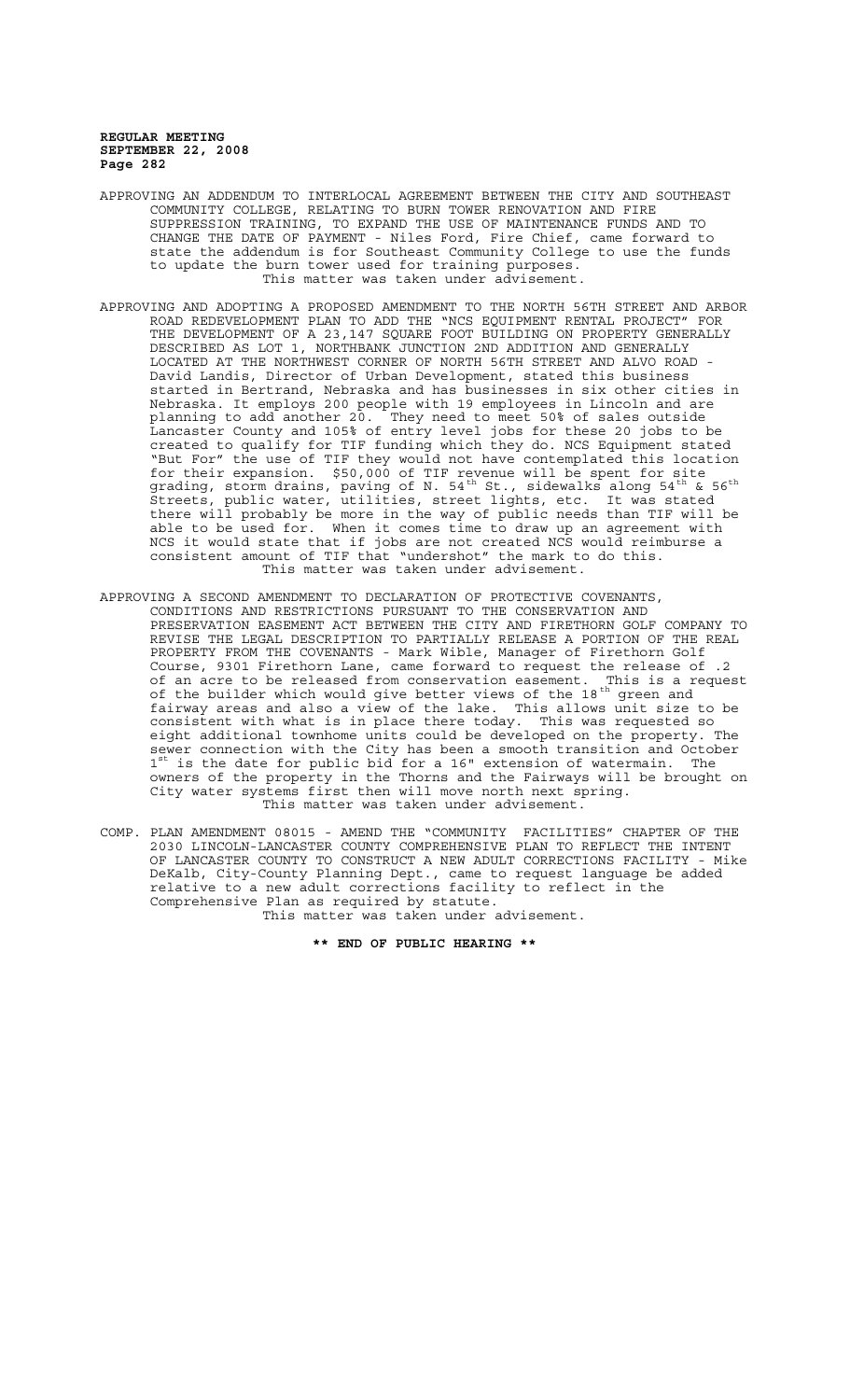# **COUNCIL ACTION**

### **REPORTS OF CITY OFFICERS**

APPOINTING SCOTT E. HOFELING TO THE COMMUNITY FORESTRY ADVISORY BOARD FOR A THREE-YEAR TERM EXPIRING AUGUST 17, 2011 - CLERK read the following resolution, introduced by Doug Emery, who moved its adoption: A-85024 BE IT RESOLVED by the City Council of the City of Lincoln, Nebraska: That the appointment of Scott E. Hofeling to the Community Forestry Advisory Board for a three-year term expiring August 17, 2011 is hereby approved. Introduced by Doug Emery Seconded by Svoboda & carried by the following vote: AYES: Camp, Cook, Emery, Eschliman, Marvin, Spatz, Svoboda; NAYS: None. REAPPOINTING JOHN WILLIAMS TO THE COMMUNITY FORESTRY ADVISORY BOARD FOR A THREE-YEAR TERM EXPIRING AUGUST 17, 2011 - CLERK read the following resolution, introduced by Doug Emery, who moved its adoption: A-85025 BE IT RESOLVED by the City Council of the City of Lincoln, Nebraska: That the reappointment of John Williams to the Community Forestry Advisory Board for a three-year term expiring August 17, 2011 is hereby approved. Introduced by Doug Emery Seconded by Svoboda & carried by the following vote: AYES: Camp, Cook, Emery, Eschliman, Marvin, Spatz, Svoboda; NAYS: None. REAPPOINTING EMILY CASPER TO THE COMMUNITY FORESTRY ADVISORY BOARD FOR A THREE-YEAR TERM EXPIRING AUGUST 17, 2011. RICHARD ESQUIVEL, 733 CUMINGS ST. - CLERK read the following resolution, introduced by Doug Emery, who moved its adoption:<br>A-85026 BE IT RESOLVE BE IT RESOLVED by the City Council of the City of Lincoln, Nebraska: That the reappointment of Emily Casper to the Community Forestry Advisory Board for a three-year term expiring August 17, 2011 is hereby approved. Introduced by Doug Emery Seconded by Svoboda & carried by the following vote: AYES: Camp, Cook, Emery, Eschliman, Marvin, Spatz, Svoboda; NAYS: None. REAPPOINTING DENNIS SCHEER TO THE PARKS AND RECREATION ADVISORY BOARD FOR A THREE-YEAR TERM EXPIRING APRIL 27, 2011 - CLERK read the following resolution, introduced by Doug Emery, who moved its adoption: A-85027 BE IT RESOLVED by the City Council of the City of Lincoln, Nebraska: That the reappointment of Dennis Scheer to the Parks and Recreation Advisory Board for a three-year term expiring April 27, 2011 is hereby approved. Introduced by Doug Emery Seconded by Svoboda & carried by the following vote: AYES: Camp, Cook, Emery, Eschliman, Marvin, Spatz, Svoboda; NAYS: None. APPOINTING SUSAN DEITCHLER TO THE PARKS AND RECREATION ADVISORY BOARD FOR A THREE-YEAR TERM EXPIRING APRIL 27, 2011 - CLERK read the following resolution, introduced by Doug Emery, who moved its adoption: A-85028 BE IT RESOLVED by the City Council of the City of Lincoln, Nebraska: That the appointment of Susan Deitchler to the Parks and Recreation Advisory Board for a three-year term expiring April 27, 2011 is hereby approved. Introduced by Doug Emery Seconded by Svoboda & carried by the following vote: AYES: Camp, Cook, Emery, Eschliman, Marvin, Spatz, Svoboda; NAYS: None. APPOINTING RODNEY CONFER TO THE PARKS AND RECREATION ADVISORY BOARD FOR A THREE-YEAR TERM EXPIRING APRIL 27, 2011 - CLERK read the following resolution, introduced by Doug Emery, who moved its adoption: A-85029 BE IT RESOLVED by the City Council of the City of Lincoln, Nebraska: That the appointment of Rodney Confer to the Parks and Recreation Advisory Board for a three-year term expiring April 27, 2011 is hereby approved. Introduced by Doug Emery

Seconded by Svoboda & carried by the following vote: AYES: Camp, Cook, Emery, Eschliman, Marvin, Spatz, Svoboda; NAYS: None.

REAPPOINTING GEORGE HANCOCK TO THE BOARD OF ZONING APPEALS FOR A FIVE-YEAR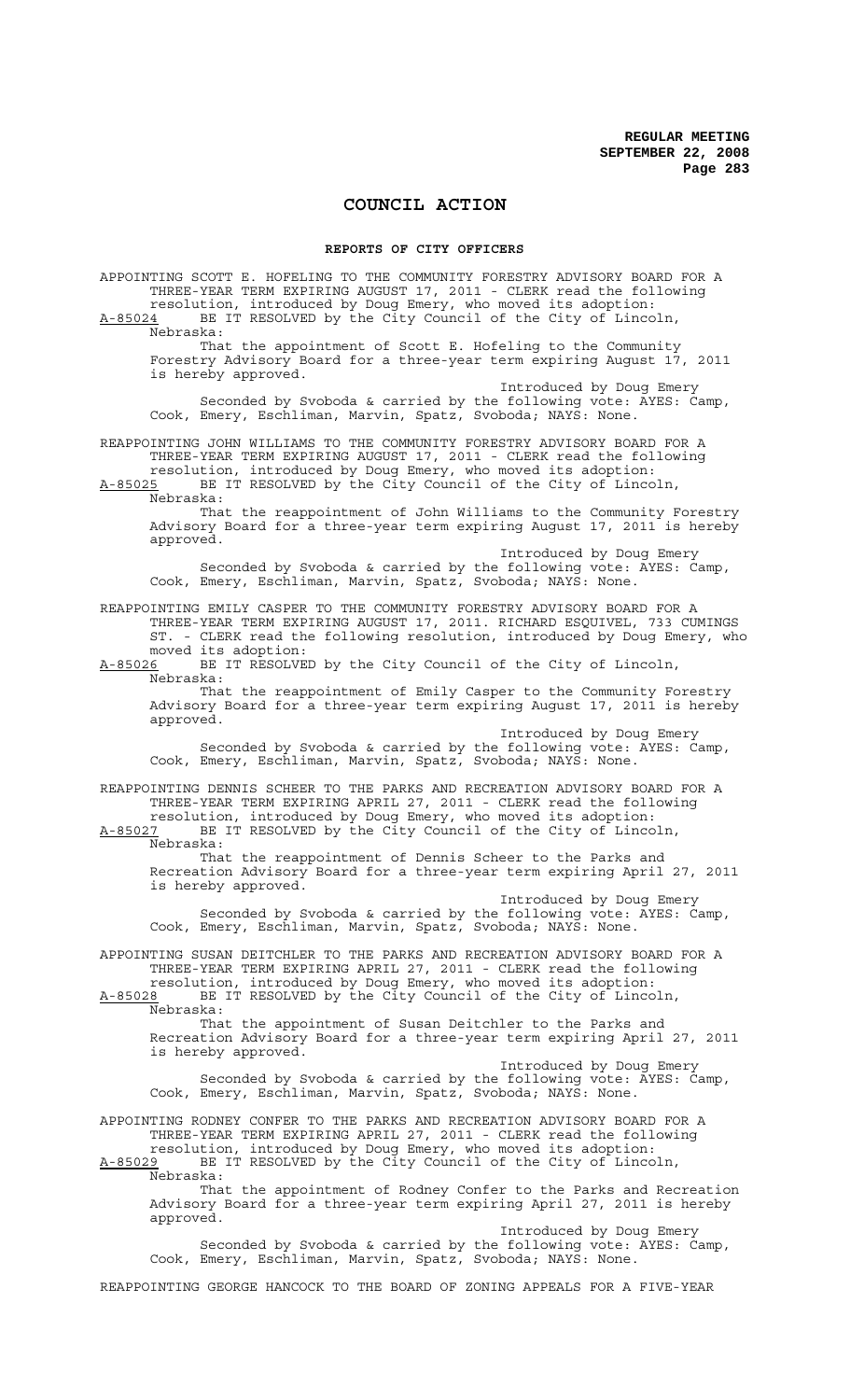TERM EXPIRING MAY 2, 2013 - CLERK read the following resolution, introduced by Doug Emery, who moved its adoption: A-85030 BE IT RESOLVED by the City Council of the City of Lincoln, Nebraska: That the reappointment of George Hancock to the Board of Zoning Appeals for a five-year term expiring May 2, 2013 is hereby approved. Introduced by Doug Emery Seconded by Svoboda & carried by the following vote: AYES: Camp, Cook, Emery, Eschliman, Marvin, Spatz, Svoboda; NAYS: None. REAPPOINTING DAVID SKIPTON TO THE AIR POLLUTION CONTROL ADVISORY BOARD FOR A THREE-YEAR TERM EXPIRING SEPTEMBER 1, 2011 - CLERK read the following resolution, introduced by Doug Emery, who moved its adoption: A-85031 BE IT RESOLVED by the City Council of the City of Lincoln, A-85031 BE J<br>Nebraska: That the reappointment of David Skipton to the Air Pollution Control Advisory Board for a three-year term expiring September 1, 2011 is hereby approved. Introduced by Doug Emery Seconded by Svoboda & carried by the following vote: AYES: Camp, Cook, Emery, Eschliman, Marvin, Spatz, Svoboda; NAYS: None. APPOINTING JEFFREY TOMHAVE AND WILBUR "BUD" DASENBROCK TO THE AIR POLLUTION CONTROL ADVISORY BOARD FOR TERMS EXPIRING NOVEMBER 1, 2010 AND SEPTEMBER 1, 2011, RESPECTIVELY - CLERK read the following resolution, introduced by Doug Emery, who moved its adoption:  $A-85032$  BE IT RESOLVED by the City Council of the City of Lincoln, Nebraska: That the appointment of Jeffrey Tomhave and Wilbur "Bud" Dasenbrock to the Air Pollution Advisory Board for terms expiring November 1, 2010 and September 1, 2011, respectively, is hereby approved. Introduced by Doug Emery Seconded by Svoboda & carried by the following vote: AYES: Camp, Cook, Emery, Eschliman, Marvin, Spatz, Svoboda; NAYS: None. APPOINTING DR. KARLA K. LESTER TO THE LINCOLN-LANCASTER COUNTY BOARD OF HEALTH TO FILL AN UNEXPIRED THREE-YEAR TERM EXPIRING APRIL 15, 2010 - CLERK read the following resolution, introduced by Doug Emery, who moved its adoption: A-85033 BE IT RESOLVED by the City Council of the City of Lincoln, Nebraska: That the appointment of Dr. Karla K. Lester to the Lincoln-Lancaster County Board of Health to fill an unexpired three-year term expiring April 15, 2010, is hereby approved. Introduced by Doug Emery Seconded by Svoboda & carried by the following vote: AYES: Camp, Cook, Emery, Eschliman, Marvin, Spatz, Svoboda; NAYS: None.

CLERK'S LETTER AND MAYOR'S APPROVAL OF RESOLUTIONS AND ORDINANCES PASSED BY COUNCIL ON SEPTEMBER 8, 2008 - CLERK presented said report which was placed on file in the Office of the City Clerk.

#### **PETITIONS & COMMUNICATIONS**

THE FOLLOWING HAVE BEEN REFERRED TO THE PLANNING DEPT.: Change of Zone No. 08040 - Requested by the Director of Planning amending Title 27 of the LMC related to Zoning.

Change of Zone No. 08043 - Requested by WRK, LLC from I-1 to B-4 on property **Ending Collection** Covers Required .

Change of Zone No. 08046 - Requested by the Historic Preservation Commission from B-2 to R-3 on property located at N. 14<sup>th</sup> Street and Morton Street. Change of Zone No. 08048 - Requested by E-S-P on behalf of Hartland Homes, Inc. from R-3 to B-1 on property located at NW 48<sup>th</sup> Street and W. Cleveland Avenue.

Special Permit No. 1965A - Requested by E-S-P on behalf of Hartland Homes, Inc. for an amendment to the Hartland Homes NW 1st Addition Community Unit Plan to add 5 units to the previously approved 50 units and increase the boundary of the Community Unit Plan on property located at NW 48<sup>th</sup> Street and W. Cleveland Avenue.

Special Permit No. 08039 - Requested by Engineering Design Consultants, Stone Bridge View Community Unit Plan, for approximately 35 single family lots and 31 multi-family lots with requests to waive the lot to width ratio, lot width, and depth to width ratio on property located at Blanca Drive and Belford Street.

APPLICATION OF MCMANUS ENTERPRISES, INC. DBA HEIDELBERG'S FOR AN ADDITION TO PREMISES ADDING A BEER GARDEN APPROXIMATELY 14' X 42' LOCATED AT 4620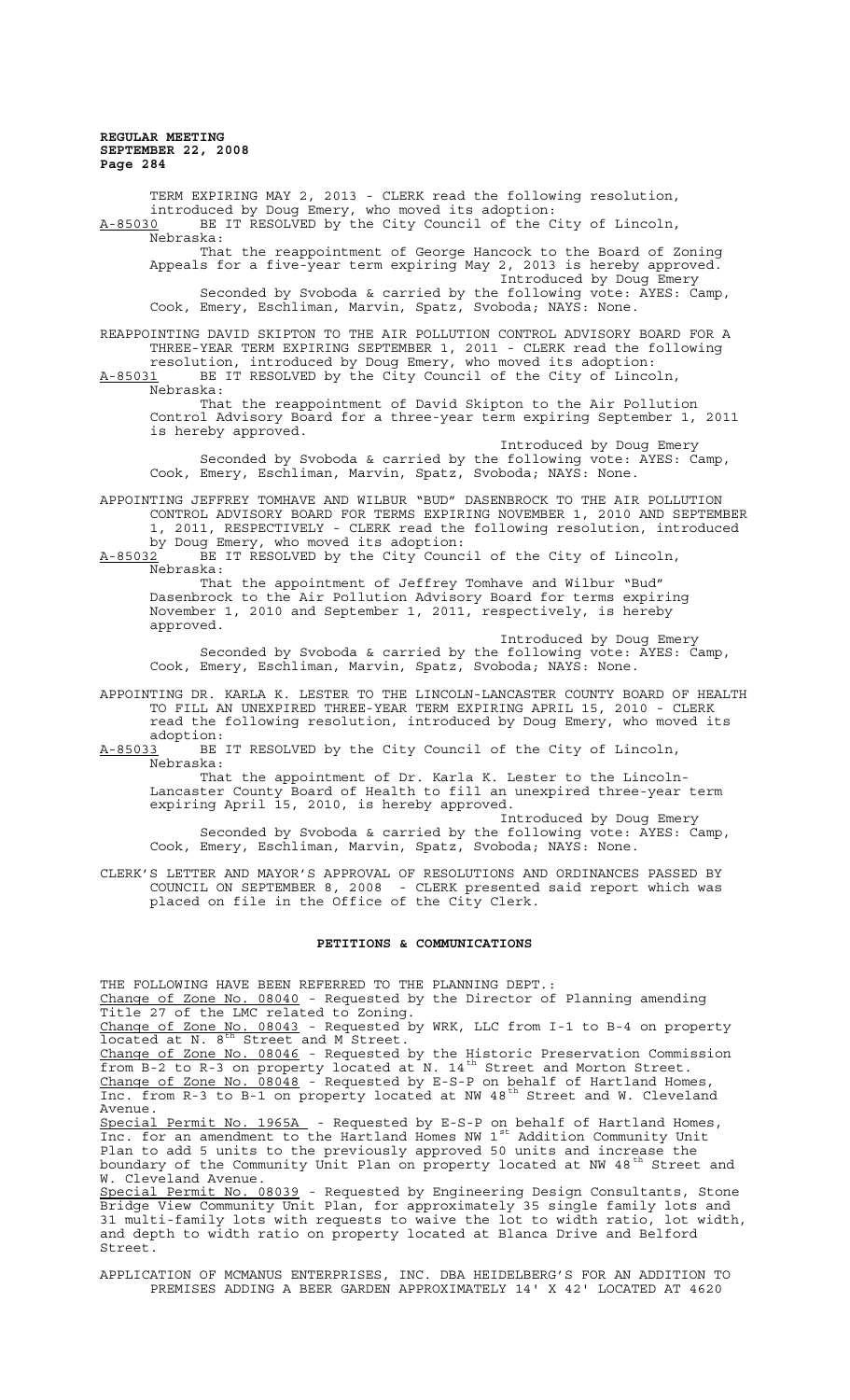BAIR AVENUE [*Application is not approved. Hearing date is set for 10/6/08]* - CLERK read the following resolution, introduced by Dan Marvin, who moved its adoption:

A-85034 BE IT RESOLVED by the City Council, of the City of Lincoln, that a hearing date is hereby set for Monday, October 6, 2008 at 1:30 p.m., or as soon thereafter as possible in the City Council Chambers, County-City Building, 555 S. 10<sup>th</sup> St., Lincoln, NE, for Application of McManus Enterprises, Inc. Dba Heidelberg's for an addition to premises adding a beer garden approximately 14' x 42' located at 4620 Bair Avenue. If the Police Dept. is unable to complete the investigation by said time, a new hearing date will be set.

Introduced by Dan Marvin Seconded by Svoboda & carried by the following vote: AYES: Camp, Cook, Emery, Eschliman, Marvin, Spatz, Svoboda; NAYS: None.

APPLICATION OF FIRETHORN GOLF COMPANY LLC DBA FIRETHORN GOLF CLUB FOR A CLASS C LIQUOR LICENSE LOCATED AT 9301 FIRETHORN LANE [*Application is not approved. Hearing date is set for 10/6/08]* - CLERK read the following resolution, introduced by Dan Marvin, who moved its adoption:

A-85035 BE IT RESOLVED by the City Council, of the City of Lincoln, that a hearing date is hereby set for Monday, October 6, 2008 at 1:30 p.m. or as soon thereafter as possible in the City Council Chambers, County-City Building, 555 S. 10<sup>th</sup> St., Lincoln, NE, for Application of Firethorn Golf Club for a Class C liquor license located at 9301 Firethorn Lane. If the Police Dept. is unable to complete the investigation by said time, a new hearing date will be set.

Introduced by Dan Marvin Seconded by Svoboda & carried by the following vote: AYES: Camp, Cook, Emery, Eschliman, Marvin, Spatz, Svoboda; NAYS: None.

#### APPLICATION OF KABREDLO'S INC. DBA KABREDLO'S 126 FOR A CLASS D LIQUOR LICENSE LOCATED AT 4715 W. ADAMS STREET [*Application is not approved. Hearing date is set for 10/6/08]* - CLERK read the following resolution, introduced by Dan Marvin, who moved its adoption:

A-85036 BE IT RESOLVED by the City Council, of the City of Lincoln, that a hearing date is hereby set for Monday, October 6, 2008 at 1:30 p.m. or as soon thereafter as possible in the City Council Chambers, County-City Building, 555 S. 10<sup>th</sup> St., Lincoln, NE, for Application of Kabredlo's

Inc. dba Kabredlo's 126 for a Class D liquor license located at 4715 W. Adams St.

If the Police Dept. is unable to complete the investigation by said time, a new hearing date will be set.

Introduced by Dan Marvin Seconded by Svoboda & carried by the following vote: AYES: Camp, Cook, Emery, Eschliman, Marvin, Spatz, Svoboda; NAYS: None.

#### **LIQUOR RESOLUTIONS - NONE**

# **ORDINANCES - 2ND READING & RELATED RESOLUTIONS (as required)**

- AUTHORIZING AND PROVIDING FOR THE ISSUANCE OF A PEROT SYSTEM REDEVELOPMENT PROJECT TAX ALLOCATION BOND, SERIES 2008, IN A TOTAL PRINCIPAL AMOUNT NOT TO EXCEED \$3,750,000 - CLERK read an ordinance, introduced by Doug Emery, authorizing the issuance of not to exceed \$3,750,000 Perot Systems Tax Allocation Bonds, Series 2008, for the purpose of (1) paying all or part of the costs of acquiring, constructing, equipping and furnishing certain improvements within the City's Perot Systems Redevelopment Project, including acquiring real estate and/or interests in real estate in connection therewith, (2) paying the interest on the bonds through and including November 1, 2008 and (3) paying the costs of issuance thereof; prescribing the form and certain details of the bonds; pledging certain tax allocation and other tax revenues to payment of the principal of and interest on the bonds as the same become due; limiting payment of the bonds to such tax allocation and other tax revenues; creating and establishing funds and accounts; authorizing the sale and delivery of the bonds; delegating, authorizing and directing the finance director to exercise his own independent discretion and judgment in determining and finalizing the terms and provisions with respect to the bonds not specified herein; providing for application of the proceeds of the bonds; taking other action and making other covenants and agreements in connection with the foregoing; and related matters, the second time.
- VACATION 08002 REQUEST OF WHITEHEAD OIL COMPANY TO VACATE THE NORTH-SOUTH ALLEY BETWEEN CAPITOL PARKWAY AND VACATED CADWALLADER'S COURT BETWEEN SOUTH 21ST STREET AND VACATED SOUTH 22ND STREET. (RELATED ITEMS: 08-126, 08-127) - CLERK read an ordinance, introduced by Doug Emery, vacating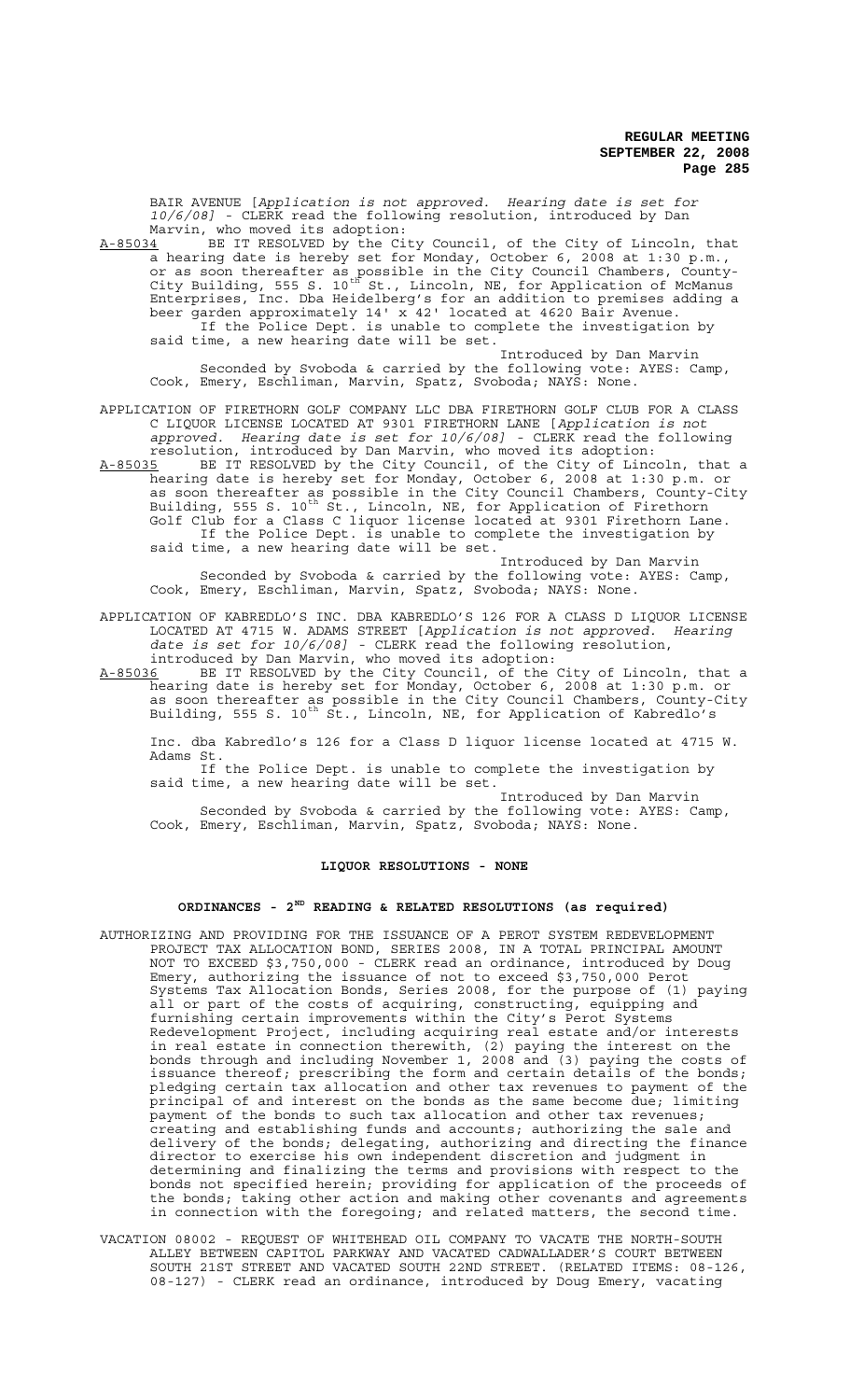the north-south alley between Capitol Parkway and vacated Cadwallader's Court between South  $21^{st}$  Street and vacated  $22^{nd}$  Street, and retaining title thereto in the City of Lincoln, Lancaster County, Nebraska, the second time.

COMP. PLAN CONFORMITY 08015 - REQUEST OF WHITEHEAD OIL COMPANY TO DECLARE APPROXIMATELY 2,144.25 SQUARE FEET OF PROPERTY GENERALLY LOCATED AT THE SOUTHEAST CORNER OF SOUTH 21ST STREET AND CAPITOL PARKWAY AS SURPLUS AND AUTHORIZING THE SALE THEREOF TO THE ABUTTING PROPERTY OWNER. (RELATED ITEMS: 08-126, 08-127) - CLERK read an ordinance, introduced by Doug Emery, declaring 2,144.25 square feet of City-owned property generally located at the southeast corner of South 21st Street and Capitol Parkway as surplus and authorizing the sale thereof to the abutting property owner, the second time.

## **PUBLIC HEARING RESOLUTIONS**

APPROVING AN ADDENDUM TO INTERLOCAL AGREEMENT BETWEEN THE CITY AND SOUTHEAST COMMUNITY COLLEGE, RELATING TO BURN TOWER RENOVATION AND FIRE SUPPRESSION TRAINING, TO EXPAND THE USE OF MAINTENANCE FUNDS AND TO CHANGE THE DATE OF PAYMENT - CLERK read the following resolution, introduced by Doug Emery, who moved its adoption:

A-85037 WHEREAS, an Interlocal Agreement between the City of Lincoln and Southeast Community College related to a burn tower renovation and fire suppression training was previously approved by the City Council on June 28, 2004 by Resolution No. A-82840; and

WHEREAS, the City and Southeast Community College desire to amend said Agreement for a change of date and to broaden the use of maintenance funds.

NOW, THEREFORE, BE IT RESOLVED by the City Council of the City of Lincoln, Nebraska that the Addendum to Interlocal Agreement which is attached hereto as Exhibit "A" is hereby is hereby approved and the Mayor is authorized to execute said Addendum on behalf of the City. The City Clerk is directed to return one fully executed copy of said Addendum to Dan Wright, Lincoln Fire and Rescue, for transmittal to Southeast Community College.

Introduced by Doug Emery Seconded by Svoboda & carried by the following vote: AYES: Camp, Cook, Emery, Eschliman, Marvin, Spatz, Svoboda; NAYS: None.

APPROVING AND ADOPTING A PROPOSED AMENDMENT TO THE NORTH 56TH STREET AND ARBOR ROAD REDEVELOPMENT PLAN TO ADD THE "NCS EQUIPMENT RENTAL PROJECT" FOR THE DEVELOPMENT OF A 23,147 SQUARE FOOT BUILDING ON PROPERTY GENERALLY DESCRIBED AS LOT 1, NORTHBANK JUNCTION 2ND ADDITION AND GENERALLY LOCATED AT THE NORTHWEST CORNER OF NORTH 56TH STREET AND ALVO ROAD - CLERK read the following resolution, introduced by Doug Emery, who moved its adoption:<br>A-85038 WHEREAS

A-85038 WHEREAS, the City Council on October 24, 2005, adopted Resolution No. A-83605 finding an area generally bounded by North 70th Street on the east, North 40th Street on the west, on either side of Interstate 80, and between Bluff Road on the north and Salt Creek on the south, except the Bluff Road Landfill Facility, to be blighted and substandard as defined in the Nebraska Community Development Law (Neb. Rev. Stat. § 18-2101, et seq. as amended) and in need of redevelopment; and

WHEREAS, the City Council has previously adopted the North 56th Street and Arbor Road Redevelopment Plan and amendments thereto (hereinafter the "North 56th Street and Arbor Road Redevelopment Plan" or "Plan") including plans for various redevelopment projects within said blighted and substandard area in accordance with the requirements and procedures of the Nebraska Community Development Law; and

WHEREAS, the Director of the Urban Development Department has filed with the City Clerk proposed amendments to the Plan (hereinafter the "Amendments") for said blighted and substandard area contained in the document entitled "NCS Equipment Rental Project", which is attached hereto, marked as Attachment "A", and made a part hereof by reference; and

WHEREAS, the Director of Urban Development has reviewed said Amendments and has found that if adopted the Amendments and the Plan meet the conditions set forth in Neb. Rev. Stat. § 18-2113 (2006 Cum. Supp.); and

WHEREAS, said proposed Amendments to the North 56th Street and Arbor Road Redevelopment Plan have been submitted to the Lincoln City - Lancaster County Planning Commission for review and recommendation; and

WHEREAS, on August 15, 2008 notice of public hearing was mailed, postage prepaid, to the president or chairperson of the governing body of each county, school district, community college, educational service unit, and natural resource district in which the real property subject to such plan is located and whose property tax receipts would be directly affected and to all registered neighborhood associations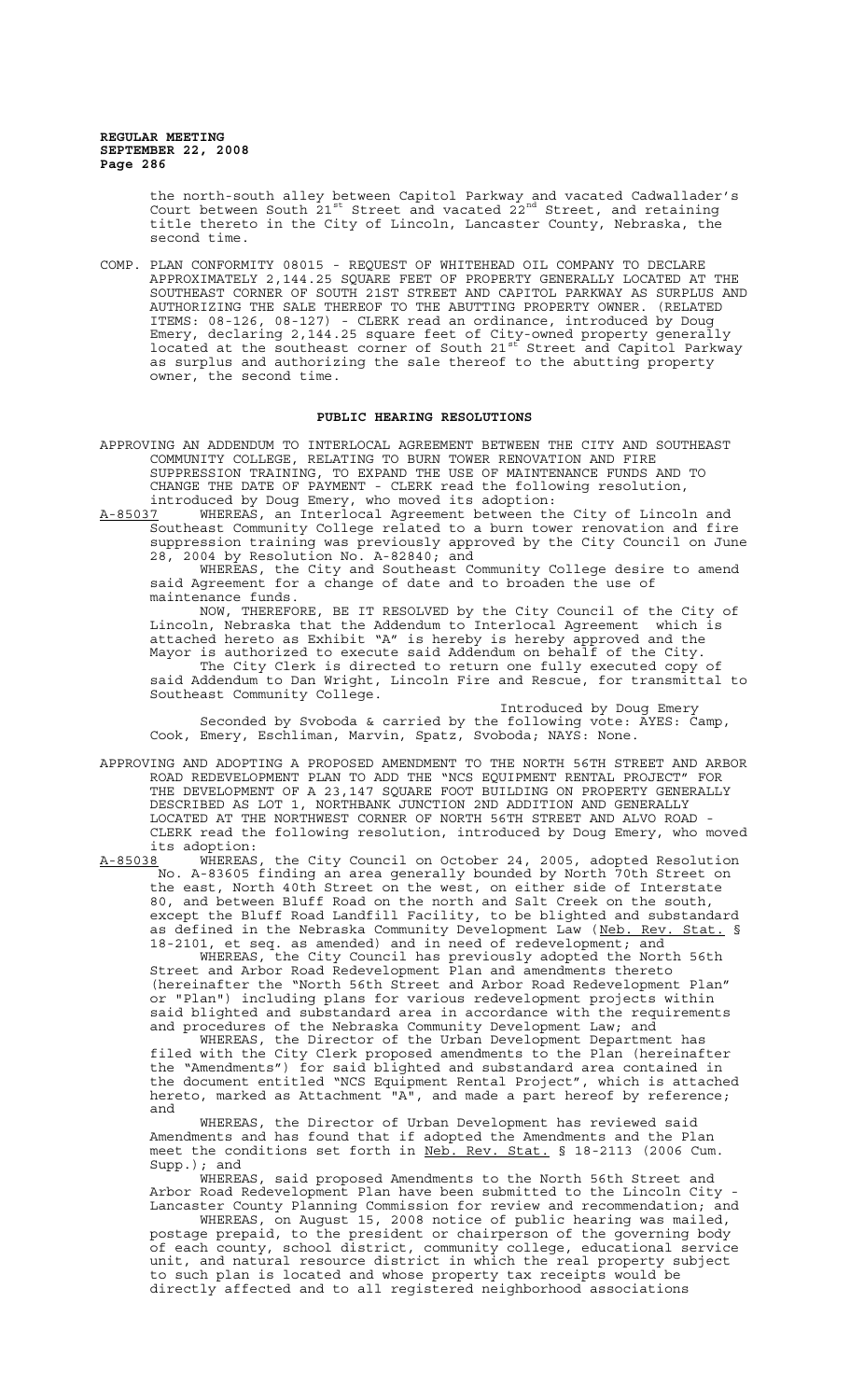located in whole or in part within one mile radius of the area to be redeveloped setting forth the time, date, place, and purpose, of the public hearing to be held on August 27, 2008 before the Lincoln City - Lancaster County Planning Commission regarding the Amendment, a copy of said notice and list of said governing bodies and registered neighborhood associations having been attached hereto as Attachment "B"<br>and "C" respectively; and respectively; and

WHEREAS, the Lincoln City - Lancaster County Planning Commission on August 27, 2008 held a public hearing relating to the proposed Amendment to the North 56th Street and Arbor Road Redevelopment Plan and found the Amendments to be in conformance with the Comprehensive Plan and recommended approval thereof; and

WHEREAS, on September 5, 2008 a notice of public hearing was mailed, postage prepaid, to the foregoing governing bodies and registered neighborhood associations setting forth the time, date, place, and purpose of the public hearing before the City Council to be held on September 22, 2008 regarding the proposed Amendment, a copy of said notice having been attached hereto as Attachment "D"; and

WHEREAS, on September 5, 2008 and September 12, 2008, a notice of public hearing was published in the Lincoln Journal Star newspaper, setting forth the time, date, place, and purpose of the public hearing to be held on September 22, 2008 regarding the proposed Amendment to the Plan for said blighted and substandard area, a copy of such notice having been attached hereto and marked as Attachment "E"; and

WHEREAS, on September 22, 2008 in the City Council Chambers of the County City Building, 555 South 10th Street, Lincoln, Nebraska, the City Council held a public hearing relating to the proposed Amendments to the North 56th Street and Arbor Road Redevelopment Plan and all interested parties were afforded at such public hearing a reasonable opportunity to express their views respecting said proposed Amendments to the Plan; and WHEREAS, the City Council has duly considered all statements made

and materials submitted relating to said proposed plans; and WHEREAS, the City Council now desires to modify said Plan by establishing the "NCS Equipment Rental Project" in the area legally described as Lot 1, Northbank Junction 2nd Addition, Lincoln, Lancaster County, Nebraska ("NCS Equipment Rental Project Area"), to accommodate the future the development of a 23,147 square foot building.

NOW, THEREFORE, IT IS FOUND AND DETERMINED by the City Council of the City of Lincoln, Nebraska as follows:

1. That NCS Equipment Rental Project is described in sufficient detail and is designed with the general purpose of accomplishing a coordinated, adjusted, and harmonious development of the City which will promote general health, safety, and welfare, sound design and arrangement, the wise and efficient expenditure of public funds, and the prevention of the reoccurrence of unsanitary or unsafe dwelling accommodations or conditions of blight.

2. That incorporating the NCS Equipment Rental Project into the Redevelopment Plan is feasible and in conformity with the general plan for the development of the City of Lincoln as a whole and said Plan is in conformity with the legislative declarations, and the determinations set forth in the Community Development Law.

3. That elimination of said substandard and blighted conditions under the authority of the Community Development Law is found to be a public purpose and in the public interest.

4. That the NCS Equipment Rental Project would not be economically feasible without the use of tax-increment financing. 5. That said the NCS Equipment Rental Project would not occur

in the Redevelopment Area without the use of tax-increment financing. 6. That the costs and benefits of the redevelopment activities, including costs and benefits to other affected political subdivisions,

the economy of the community, and the demand for public and private services have been analyzed by the City Council as the governing body for the City of Lincoln and have been found to be in the long-term best interest of the City of Lincoln.

NOW, THEREFORE, BE IT RESOLVED by the City Council of the City of Lincoln, Nebraska:

1. That, pursuant to the provisions of the Nebraska Community Development Law and in light of the foregoing findings and determinations, The Amendments to the North 56th Street and Arbor Road Redevelopment Plan attached hereto as Attachment "A", establishing the NCS Equipment Rental Project, are hereby accepted and approved by the City Council as the governing body for the City of Lincoln.

2. That the Urban Development Director, or his authorized representative, is hereby authorized and directed to take all steps necessary to implement the provisions of said Redevelopment Plan as they relate to the above-described amendments.<br>3. That the Finance Director is

That the Finance Director is hereby authorized and directed to cause to be drafted and submitted to the City Council any appropriate ordinances and documents for the authorization to provide necessary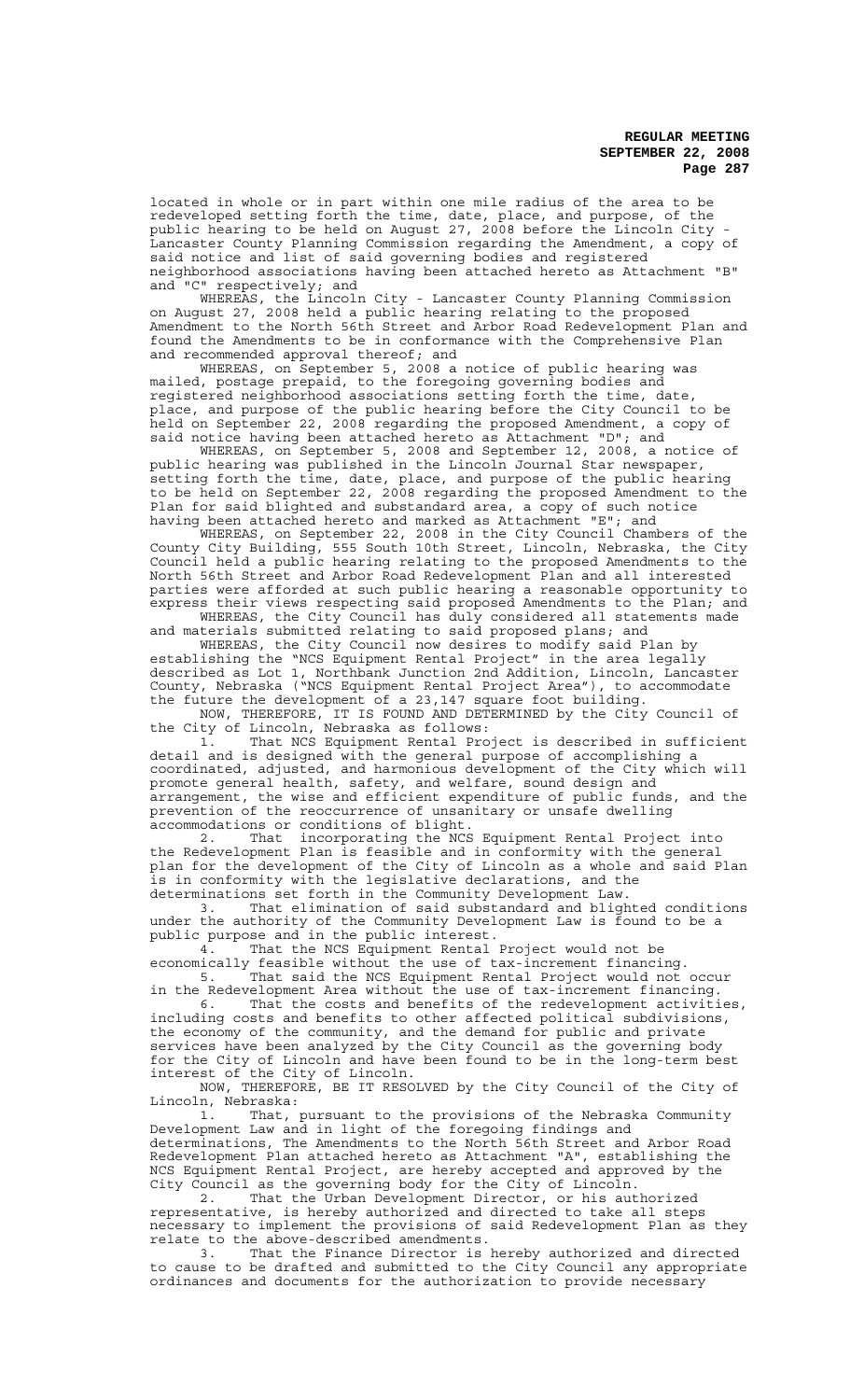funds, including Community Improvement Financing in accordance with the Community Development Law, to finance the related necessary and appropriate public acquisitions, improvements, and activities set forth in said Amendments to the North 56th Street and Arbor Road Redevelopment Plan.

BE IT STILL FURTHER RESOLVED that it is intended that this resolution and the modifications adopted herein are supplemental to the findings, approvals, and authorizations as set forth in Resolution No. A-84050.

Introduced by Doug Emery Seconded by Svoboda & carried by the following vote: AYES: Camp, Cook, Emery, Eschliman, Marvin, Spatz, Svoboda; NAYS: None.

# APPROVING A SECOND AMENDMENT TO DECLARATION OF PROTECTIVE COVENANTS,

CONDITIONS AND RESTRICTIONS PURSUANT TO THE CONSERVATION AND PRESERVATION EASEMENT ACT BETWEEN THE CITY AND FIRETHORN GOLF COMPANY TO REVISE THE LEGAL DESCRIPTION TO PARTIALLY RELEASE A PORTION OF THE REAL PROPERTY FROM THE COVENANTS - CLERK read the following resolution, introduced by Doug Emery, who moved its adoption:

A-85039 BE IT RESOLVED by the City Council of the City of Lincoln, Nebraska:

That the attached Second Amendment to Declaration of Protective Covenants, Conditions, and Restrictions Pursuant to the Conservation and Preservation Easement Act between the City of Lincoln and Firethorn Golf Company, to partially release a portion of the real property from the covenants as set forth in said Second Amendment, is hereby approved and the Mayor is authorized to execute the same on behalf of the City of Lincoln.

Introduced by Doug Emery Seconded by Svoboda & carried by the following vote: AYES: Camp, Cook, Emery, Eschliman, Marvin, Spatz, Svoboda; NAYS: None.

COMP. PLAN AMENDMENT 08015 - AMEND THE "COMMUNITY FACILITIES" CHAPTER OF THE 2030 LINCOLN-LANCASTER COUNTY COMPREHENSIVE PLAN TO REFLECT THE INTENT OF LANCASTER COUNTY TO CONSTRUCT A NEW ADULT CORRECTIONS FACILITY CLERK read the following resolution, introduced by Doug Emery, who moved its adoption:<br><u>A-85040</u> WHEREAS

A-85040 WHEREAS, the Planning Director, on behalf of the Lancaster County Board of Commissioners, has made application to amend the 2030 Lincoln-Lancaster County Comprehensive Plan to amend the "Community Facilities" chapter to reflect the intent of Lancaster County to construct a new adult corrections facility in the area of S.W. 40th Street and West O Street; and

WHEREAS, the Lincoln City - Lancaster County Planning Commission has recommended approval thereof.

NOW, THEREFORE, BE IT RESOLVED by the City Council of the City of Lincoln, Nebraska that the 2030 Lincoln-Lancaster County Comprehensive Plan be and the same is hereby amended in the following manner: 1. Amend the Community Facilities chapter of the Lincoln-

Lancaster County Comprehensive Plan on page 129 to add the following to the list of strategies:

The current adult corrections facility must be addressed in the near term.

Amend the Community Facilities Chapter of the Lincoln-Lancaster County Comprehensive Plan on page 131 to add the following paragraph under Law Enforcement:

### **Adult Detention Facility**

The current County adult corrections facility is located next to the "Hall of Justice and Law Enforcement Center". Planning has taken place for the building of a new jail facility on a site which should allow the County to accommodate the projected increase in future inmate numbers. The new facility is anticipated to be built in the near term on a site located at the corner of S.W. 40th Street and W. O Street.

BE IT FURTHER RESOLVED that any other references in said plan which may be affected by the above-specified amendments be, and they hereby are amended to conform with such specific amendments.

Introduced by Doug Emery Seconded by Svoboda & carried by the following vote: AYES: Camp, Cook, Emery, Eschliman, Marvin, Spatz, Svoboda; NAYS: None.

## **ORDINANCE - 1ST READING & RELATED RESOLUTIONS (AS REQUIRED)**

CHANGE OF ZONE 08030 – AMENDING SECTION 27.63.400 OF THE LINCOLN MUNICIPAL CODE RELATING TO THE PRESERVATION OF A HISTORIC STRUCTURE AS A PERMITTED SPECIAL USE TO ALLOW THE CITY COUNCIL TO GRANT ADJUSTMENTS TO THE HEIGHT AND AREA REGULATIONS OF THE DISTRICT IN WHICH A HISTORIC STRUCTURE IS LOCATED, AND REPEALING SECTION 27.63.400 AS HITHERTO EXISTING. (RELATED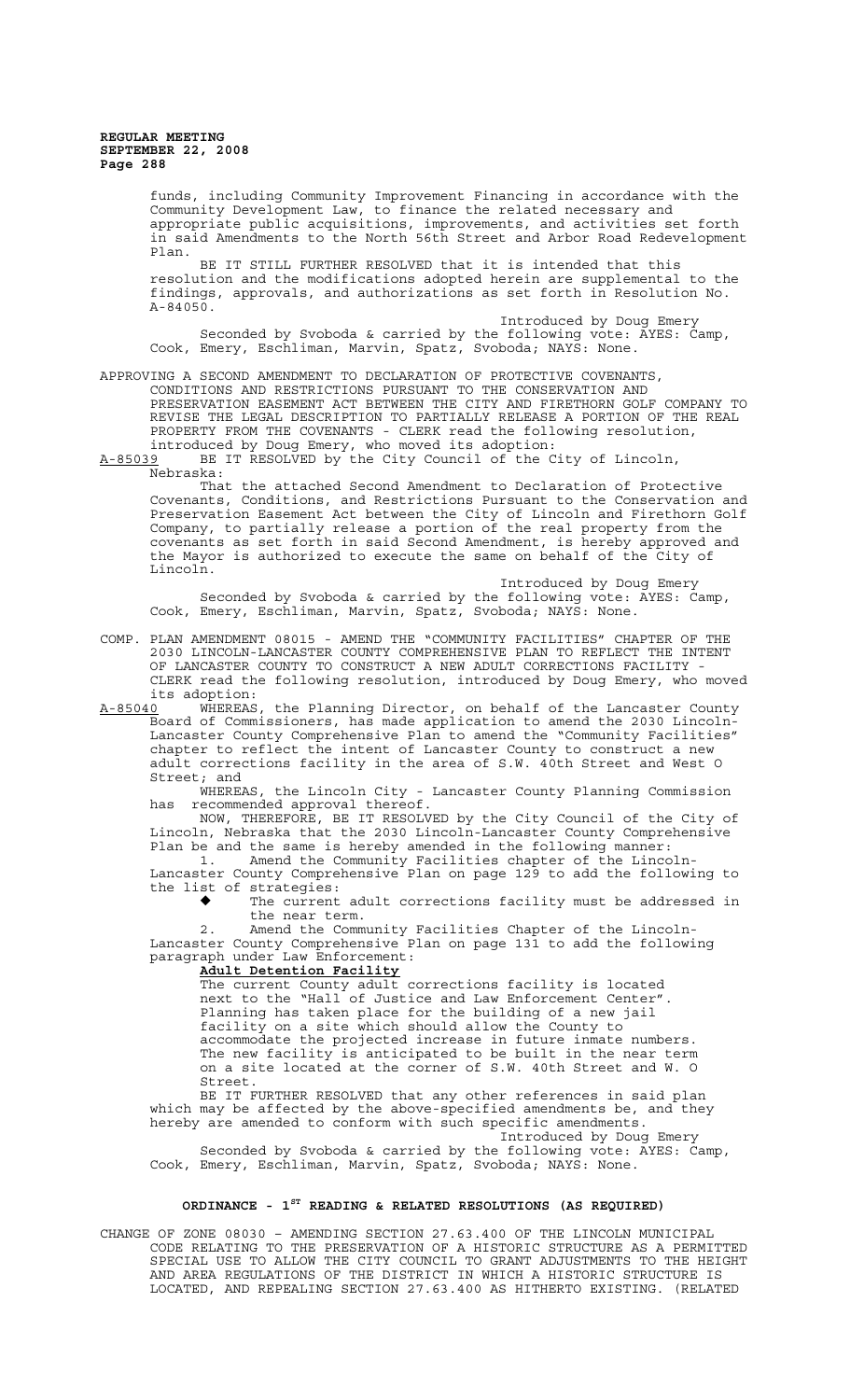ITEMS: 08-129, 08-130, 08R-231) - CLERK read an ordinance, introduced by Dan Marvin, amending Section 27.63.400 of the Lincoln Municipal Code relating to the preservation of a historic structure or site and reuse thereof as a permitted special use to allow the City Council to grant adjustments to the height and area regulations of the district in which a historic structure is located; and repealing Section 27.63.400 of the Lincoln Municipal Code as hitherto existing, the first time.

- CHANGE OF ZONE 08031 HP APPLICATION OF CHARLES AND NANCY OGDEN TO DESIGNATE PROPERTY KNOWN AS THE GRISWOLD HOUSE AS A HISTORIC LANDMARK LOCATED AT 1256 FALL CREEK ROAD. (RELATED ITEMS: 08-129, 08-130, 08R-231) - CLERK read an ordinance, introduced by Dan Marvin, amending the City of Lincoln District Map attached to and made a part of Title 27 of the Lincoln Municipal Code by designating certain property as a Landmark, the first time.
- SPECIAL PERMIT 08027 APPLICATION OF CHARLES AND NANCY OGDEN TO PERMIT THE USE OF A DESIGNATED LANDMARK (HISTORIC STRUCTURE) FOR A SINGLE FAMILY DWELLING TO ALSO INCLUDE CONSTRUCTION OF A CARRIAGE HOUSE (GUEST HOUSE PLUS GARAGE) AS AN ACCESSORY USE AND TO MODIFY THE REAR AND SIDE YARD SETBACKS ON PROPERTY GENERALLY LOCATED AT 1256 FALL CREEK ROAD. (RELATED ITEMS: 08-129, 08-130, 08R-231) (ACTION DATE: 10/6/08)
- CHANGE OF ZONE 08045 AMENDING SECTIONS 27.19.030, 27.21.030, 27.23.030, 27.24.030, 27.27.025 AND 27.67.040 OF THE LINCOLN MUNICIPAL CODE TO CLARIFY THAT GROUP HOMES MUST COMPLY WITH ALL APPLICABLE STATE AND LOCAL CODE REQUIREMENTS AND TO ADD DOMICILIARY CARE FACILITY AND ELDERLY OR RETIREMENT HOUSING AS A CONDITIONAL PERMITTED USE IN THE R-5, R-6, R-7, R-8, AND O-3 ZONING DISTRICTS, AND REPEALING SECTIONS 27.19.030, 27.21.030, 27.23.030, 27.24.030, 27.27.025 AND 27.67.040 AS HITHERTO EXISTING - CLERK read an ordinance, introduced by Dan Marvin, amending Title 27 of the Lincoln Municipal Code relating to Zoning by amending Sections 27.19.030, 27.21.030, 27.23.030, 27.24.030, and 27.27.025 to clarify that group homes must comply with all applicable state and local code requirements and to add domiciliary care facility and elderly or retirement housing as a conditional permitted use in the R-5, R-6, R-7, R-8, and O-3 zoning districts, respectively; amending Section 27.67.040 to provide that a parking stall with a minimum width of twelve feet shall be required at the rate of one space for every ten stalls required for elderly or retirement housing; and repealing Sections 27.19.030, 27.21.030, 27.23.030, 27.24.030, 27.27.025, and 27.67.040 of the Lincoln Municipal Code as hitherto existing, the first time.
- CHANGE OF ZONE 08047 APPLICATION OF CASEY'S RETAIL COMPANY FOR A CHANGE OF ZONE FROM H-3 COMMERCIAL DISTRICT TO I-1 INDUSTRIAL DISTRICT ON PROPERTY GENERALLY LOCATED AT NORTH 56TH STREET AND SUPERIOR STREET - CLERK read an ordinance, introduced by Dan Marvin, amending the Lincoln Zoning District Maps adopted by reference and made a part of Title 27 of the Lincoln Municipal Code, pursuant to Section 27.05.020 of the Lincoln Municipal Code, by changing the boundaries of the districts established and shown thereon, the first time.

# **ORDINANCES - 3RD READING & RELATED RESOLUTIONS (as required)**

COMP. PLAN CONFORMITY 07023 - DECLARING APPROXIMATELY 2,739 SQUARE FEET OF PROPERTY GENERALLY LOCATED AT SOUTH 46TH STREET AND O STREET AS SURPLUS. (RELATED ITEMS: 08-69, 08-68) - CLERK read an ordinance, introduced by Jonathan Cook, declaring approximately 2,739 square feet of City-owned property generally located at South 46<sup>th</sup> Street and O Street as surplus and authorizing the sale thereof, the third time. COOK Moved to pass the ordinance as read.

Seconded by Svoboda & carried by the following vote: AYES: Camp, Cook, Emery, Eschliman, Marvin, Spatz, Svoboda; NAYS: None. The ordinance, being numbered **#19143**, is recorded in Ordinance Book #26, Page

VACATION 07008 - VACATING A PORTION OF SOUTH 46TH STREET ABUTTING O STREET CONSISTING OF APPROXIMATELY 2,249 SQUARE FEET AND RETAINING TITLE THERETO. (RELATED ITEMS: 08-69, 08-68) - CLERK read an ordinance, introduced by Jonathan Cook, vacating a portion of S. 46<sup>th</sup> Street abutting O Street and retaining title thereto in the City of Lincoln, Lancaster County, Nebraska, the third time. COOK Moved to pass the ordinance as read.

Seconded by Svoboda & carried by the following vote: AYES: Camp, Cook, Emery, Eschliman, Marvin, Spatz, Svoboda; NAYS: None. The ordinance, being numbered **#19144**, is recorded in Ordinance Book #26, Page

AMENDING CHAPTER 2.76 OF THE LINCOLN MUNICIPAL CODE RELATING TO THE CITY'S PERSONNEL SYSTEM BY AMENDING SECTION 2.76.380, SICK LEAVE WITH PAY, AND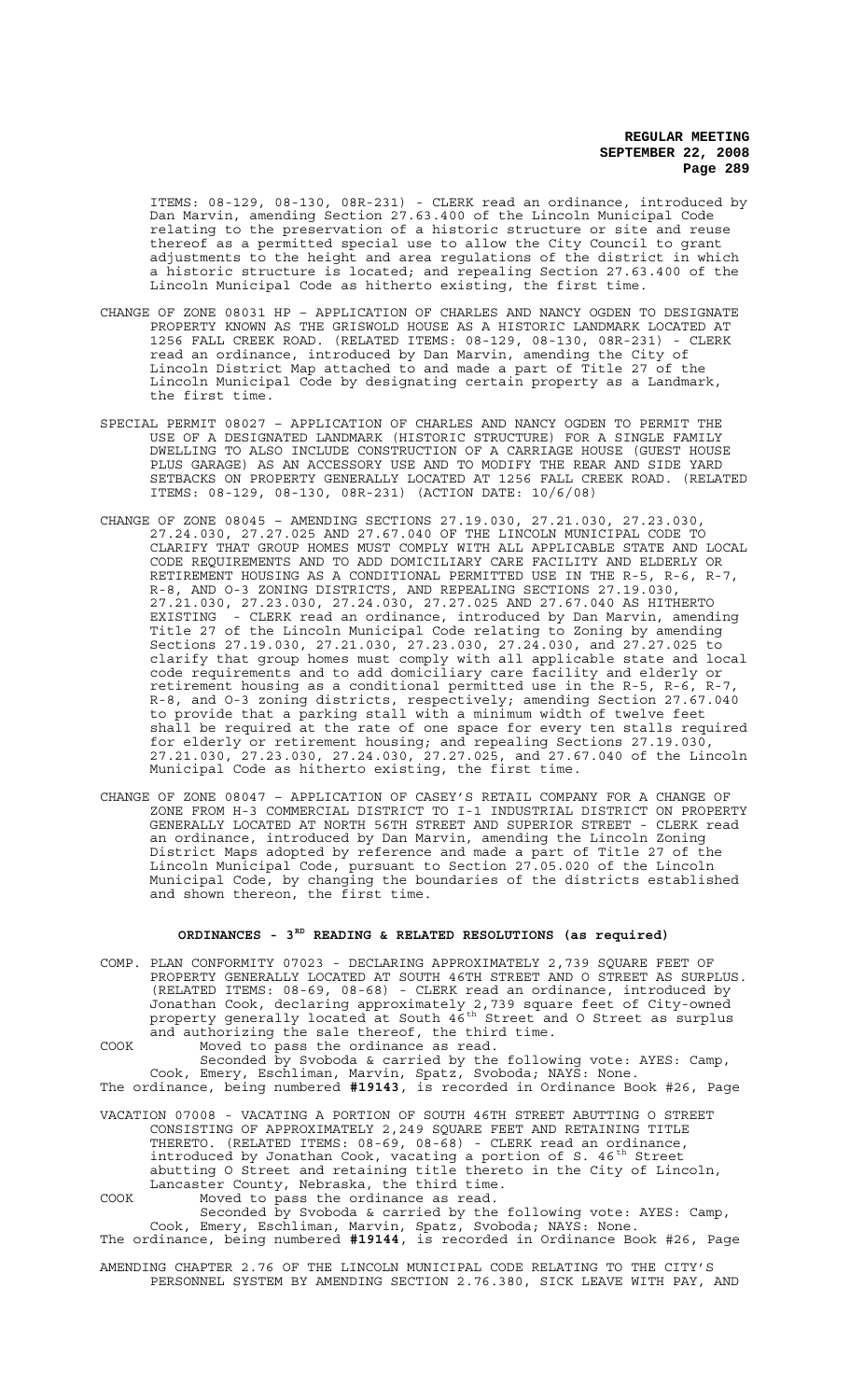SECTION 2.76.395, VACATION LEAVE WITH PAY, TO REFLECT NEGOTIATED CHANGES AND CHANGES APPLICABLE TO EMPLOYEES WITH A PAY RANGE PREFIXED BY "N" OR "X" NOT REPRESENTED BY A BARGAINING UNIT - CLERK read an ordinance, introduced by Jonathan Cook, amending Chapter 2.76 of the Lincoln Municipal Code relating to the City's Personnel System by amending Section 2.76.380, Sick Leave with Pay, to increase from 40 hours to 60 hours the maximum number of hours an employee with a pay range prefixed by "N" or "X" may be granted in each calendar years for illness in the employee's immediate family; amending Section 2.76.395, Vacation Leave with Pay, to increase the amount of vacation earned at specified years of service and to add a level of vacation accrual after 12 years of service for employees with a pay range prefixed by "N" or "X"; and repealing Section 2.76.380 and 2.76.395 of the Lincoln Municipal Code as hitherto existing, the third time.

COOK Moved to pass the ordinance as read.

Seconded by Svoboda & carried by the following vote: AYES: Camp, Cook, Emery, Eschliman, Marvin, Spatz, Svoboda; NAYS: None. The ordinance, being numbered **#19145**, is recorded in Ordinance Book #26, Page

- AMENDING SECTION 2.78.020, MANAGEMENT COMPENSATION PLAN, OF THE LINCOLN MUNICIPAL CODE TO REFLECT NEGOTIATED CHANGES AND CHANGES APPLICABLE TO EMPLOYEES WITH A PAY RANGE PREFIXED BY "M" NOT REPRESENTED BY A BARGAINING UNIT - CLERK read an ordinance, introduced by Jonathan Cook, amending Section 2.78.020 of the Lincoln Municipal Code relating to Annual Leave under the City's Management Compensation Plan to increase from 40 hours to 60 hours the maximum number of hours of unused annual leave that employees with a pay range prefixed by the letter "M" may carry over, and for "M" class employees with a 56-hour work week to increase such hours from 60 hours to 80 hours; and repealing Sections 2.78.020 of the Lincoln Municipal Code as hitherto existing, the third time.
- COOK Moved to pass the ordinance as read. Seconded by Svoboda & carried by the following vote: AYES: Camp, Cook, Emery, Eschliman, Marvin, Svoboda; NAYS: Spatz. The ordinance, being numbered **#19146**, is recorded in Ordinance Book #26, Page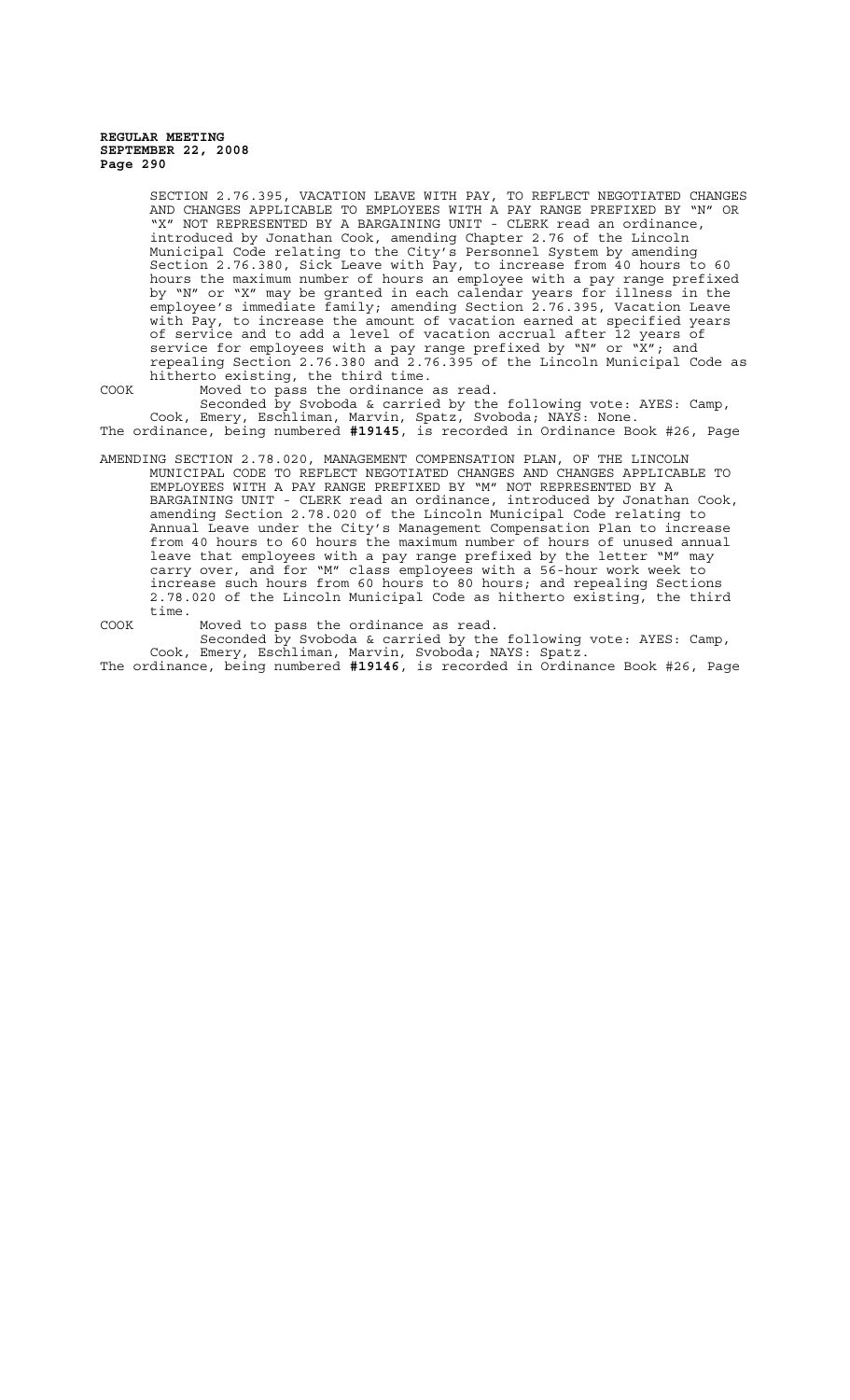ADOPTING PAY SCHEDULES AND SCHEDULES OF PAY RANGES FOR EMPLOYEES WHOSE CLASSIFICATIONS ARE ASSIGNED TO PAY RANGES PREFIXED BY THE LETTER X - CLERK read an ordinance, introduced by Jonathan Cook, adopting pay schedules and schedules of pay ranges for employees for the City of Lincoln, Nebraska whose classifications are assigned to pay ranges prefixed by the letter "X" and repealing Ordinance No. 18974, passed by the City Council on August 6, 2007, the third time. COOK Moved to pass the ordinance as read.

Seconded by Svoboda & carried by the following vote: AYES: Camp, Cook, Emery, Eschliman, Marvin, Spatz, Svoboda; NAYS: None. The ordinance, being numbered **#19147**, is recorded in Ordinance Book #26, Page

- APPROVING A LEASE AGREEMENT BETWEEN THE CITY AND THE FIRTH COMMUNITY CENTER FOR THE LEASE OF SPACE BY THE LINCOLN AREA AGENCY ON AGING FOR ITS ACTIVAGE CENTER PROGRAM AT 311 NEMAHA STREET, FIRTH, NEBRASKA FROM SEPTEMBER 1, 2008 TO AUGUST 31, 2009 - CLERK read an ordinance, introduced by Jonathan Cook, accepting and approving a Lease Agreement between the City of Lincoln and Firth Community Center for the lease of office space by the Lincoln Area Agency on Aging for its ActivAge Center program at 311 Nemaha Street, Firth, NE 68358 for a term beginning September 1, 2008 through August 31, 2009, the third time. COOK Moved to pass the ordinance as read.
- Seconded by Svoboda & carried by the following vote: AYES: Camp, Cook, Emery, Eschliman, Marvin, Spatz, Svoboda; NAYS: None. The ordinance, being numbered **#19148**, is recorded in Ordinance Book #26, Page
- AMENDING CHAPTER 21 OF THE LINCOLN MUNICIPAL CODE, THE LINCOLN HOUSING CODE, BY AMENDING SECTIONS 21.01.185 AND 21.01.212 RELATING TO MAINTENANCE OF PREMISES AND INADEQUATE MAINTENANCE, RESPECTIVELY, TO PROVIDE THAT THE USE OF INDOOR UPHOLSTERED FURNITURE OUTDOORS CONSTITUTES INADEQUATE MAINTENANCE AND REPEALING SECTIONS 21.01.185 AND 21.01.212 AS HITHERTO EXISTING - CLERK read an ordinance, introduced by Jonathan Cook, amending Section 21.01.185 and Section 21.01.212 of the Lincoln Municipal Code relating to Maintenance of Premises and Inadequate Maintenance, respectively, to provide that the use of indoor upholstered furniture outdoors constitutes inadequate maintenance; and repealing Sections 21.01.185 and 21.01.212 of the Lincoln Municipal Code as hitherto existing, the third time.
- COOK Moved to pass the ordinance as read. Seconded by Emery & carried by the following vote: AYES: Cook, Emery, Eschliman, Marvin, Spatz; NAYS: Camp, Svoboda.
- The ordinance, being numbered **#19149**, is recorded in Ordinance Book #26, Page
- COMP. PLAN CONFORMITY 07025 DECLARING APPROXIMATELY 43,200 SQUARE FEET GENERALLY LOCATED AT N.W. 52ND STREET AND WEST HUNTINGTON AVE. AS SURPLUS PROPERTY AND AUTHORIZING THE SALE THEREOF. (1/28/08 - ACTION DELAYED 2 WKS TO 2/11/08) (2/11/08 - PLACED ON PENDING INDEFINITELY) (8/25/08 - REMOVED FROM PENDING TO HAVE P.H. IN 3 WKS. ON 9/15/08 W/ACTION ON 9/22/08) - CLERK read an ordinance, introduced by Ken Svoboda, declaring approximately 43,200 square feet of City-owned property generally located near N.W. 52<sup>nd</sup> Street and West Huntington Avenue as surplus and authorizing the sale thereof, the third time. SVOBODA Moved to pass the ordinance as read.
- Seconded by Marvin & carried by the following vote: AYES: Camp, Cook, Emery, Eschliman, Marvin , Spatz, Svoboda; NAYS: None.
- The ordinance, being numbered **#19150**, is recorded in Ordinance Book #26, Page

**REGISTERED TO SPEAK SESSION - NONE**

**OPEN MICROPHONE SESSION - NONE**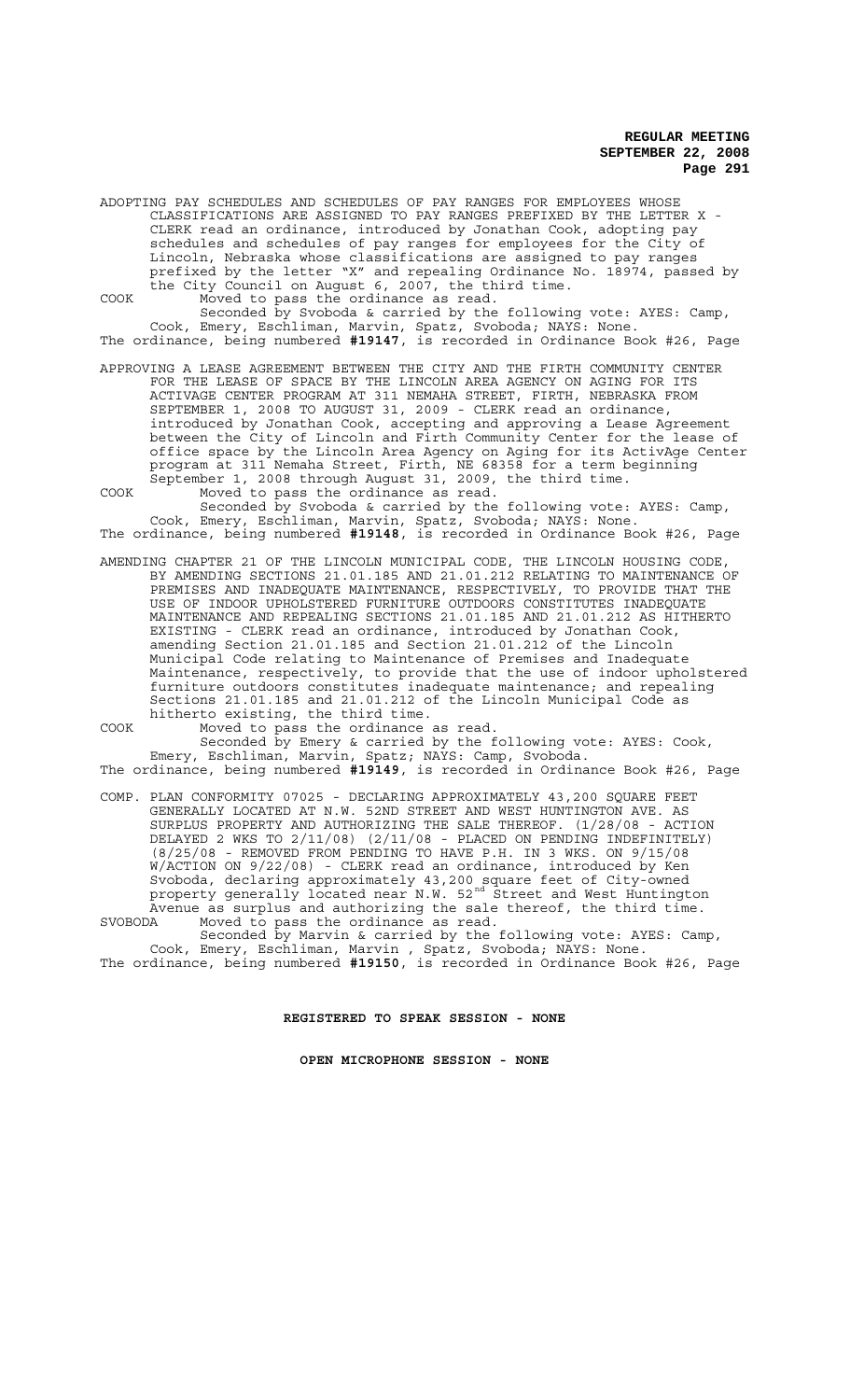# **MISCELLANEOUS BUSINESS**

**PENDING -**

CAMP Moved to extend the Pending List to September 29, 2008. Seconded by Svoboda & carried by the following vote: AYES: Camp, Cook, Emery, Eschliman, Marvin, Spatz, Svoboda; NAYS: None.

#### **UPCOMING RESOLUTIONS -**

CAMP Moved to approve the resolutions to have Public Hearing on September 29, 2008. Seconded by Svoboda & carried by the following vote: AYES: Camp, Cook, Emery, Eschliman, Marvin, Spatz, Svoboda; NAYS: None.

# **ADJOURNMENT 2:28 P.M.**

CAMP Moved to adjourn the City Council meeting of September 22, 2008. Seconded by Svoboda & carried by the following vote: AYES: Camp, Cook, Emery, Eschliman, Marvin, Spatz, Svoboda; NAYS: None. So ordered.

 $\overline{a}$ 

i

Joan E. Ross, City Clerk

Judy Roscoe, Senior Office Assistant